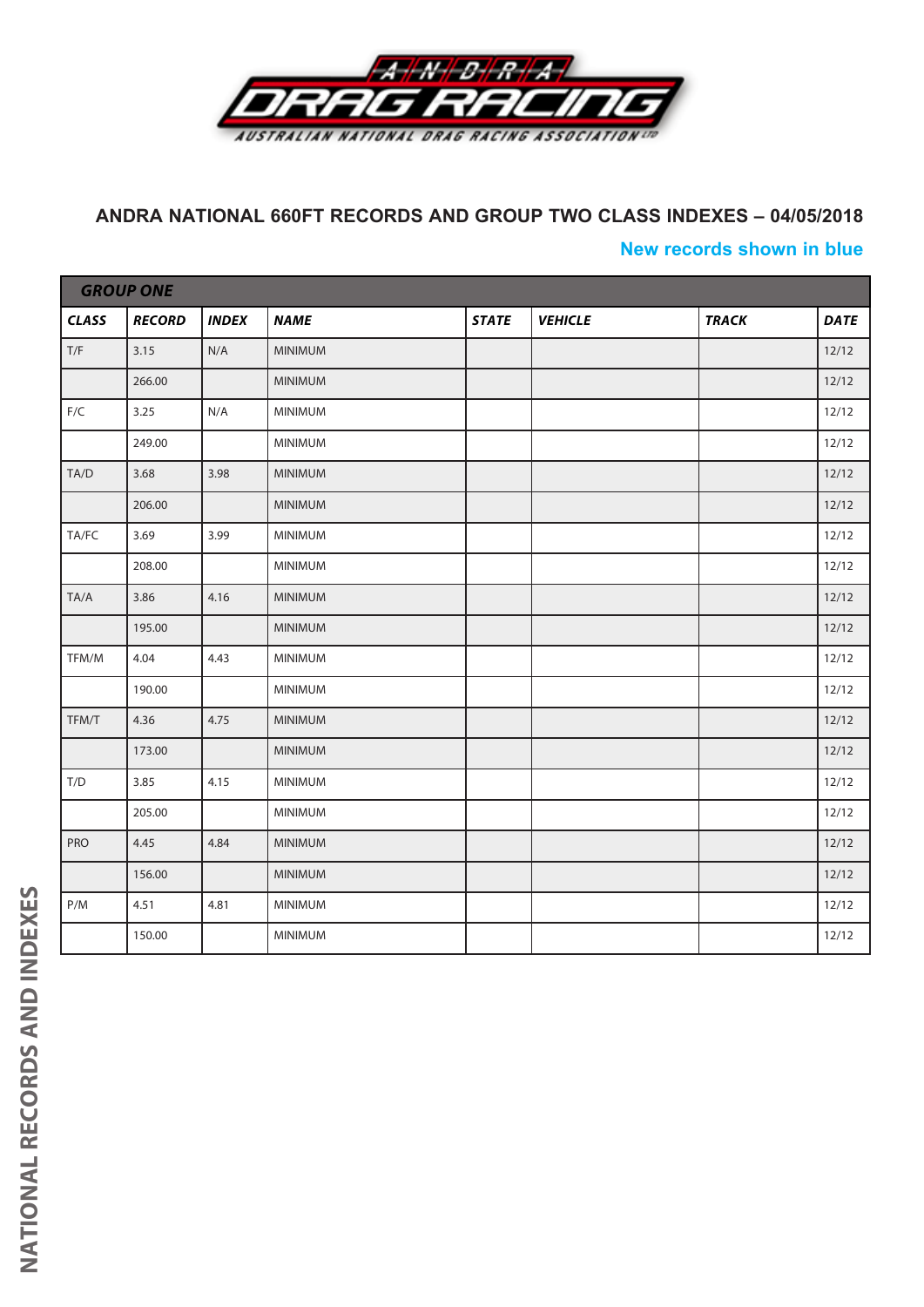|              | <b>GROUP TWO - COMPETITION ELIMINATOR</b> |              |                |              |                     |                      |             |  |  |  |  |
|--------------|-------------------------------------------|--------------|----------------|--------------|---------------------|----------------------|-------------|--|--|--|--|
| <b>CLASS</b> | <b>RECORD</b>                             | <b>INDEX</b> | <b>NAME</b>    | <b>STATE</b> | <b>VEHICLE</b>      | <b>TRACK</b>         | <b>DATE</b> |  |  |  |  |
| AA/D         | 3.82                                      | 4.12         | <b>MINIMUM</b> |              |                     |                      | 12/12       |  |  |  |  |
|              | 195.00                                    |              | <b>MINIMUM</b> |              |                     |                      | 12/12       |  |  |  |  |
| BB/D         | 3.83                                      | 4.13         | <b>MINIMUM</b> |              |                     |                      | 12/12       |  |  |  |  |
|              | 195.00                                    |              | <b>MINIMUM</b> |              |                     |                      | 12/12       |  |  |  |  |
| BB/DA        | 4.10                                      | 4.40         | <b>MINIMUM</b> |              |                     |                      | 12/12       |  |  |  |  |
|              | 181.00                                    |              | <b>MINIMUM</b> |              |                     |                      | 12/12       |  |  |  |  |
| CC/DA        | 4.328                                     | 4.62         | S. Baxter      | VIC          | Dragster / Chev 365 | South Coast R/Way    | 11/15       |  |  |  |  |
|              | 159.39                                    |              | S. Baxter      | VIC          | Dragster / Chev 365 | South Coast R/Way    | 11/15       |  |  |  |  |
| EE/D         | 4.24                                      | 4.54         | <b>MINIMUM</b> |              |                     |                      | 12/12       |  |  |  |  |
|              | 164.00                                    |              | <b>MINIMUM</b> |              |                     |                      | 12/12       |  |  |  |  |
| EE/DA        | 4.34                                      | 4.64         | <b>MINIMUM</b> |              |                     |                      | 12/12       |  |  |  |  |
|              | 160.00                                    |              | <b>MINIMUM</b> |              |                     |                      | 12/12       |  |  |  |  |
| FF/D         | 4.63                                      | 4.93         | <b>MINIMUM</b> |              |                     |                      | 11/13       |  |  |  |  |
|              | 156                                       |              | <b>MINIMUM</b> |              |                     |                      | 11/13       |  |  |  |  |
| FF/DA        | 4.73                                      | 5.03         | <b>MINIMUM</b> |              |                     |                      | 11/13       |  |  |  |  |
|              | 152                                       |              | <b>MINIMUM</b> |              |                     |                      | 11/13       |  |  |  |  |
| RRR/DI       | 4.37                                      | 4.67         | <b>MINIMUM</b> |              |                     |                      | 12/12       |  |  |  |  |
|              | 163.00                                    |              | <b>MINIMUM</b> |              |                     |                      | 12/12       |  |  |  |  |
| RR/DI        | 4.50                                      | 4.80         | MINIMUM        |              |                     |                      | 12/12       |  |  |  |  |
|              | 158.00                                    |              | MINIMUM        |              |                     |                      | 12/12       |  |  |  |  |
| RRR/DIA      | 4.47                                      | 4.77         | <b>MINIMUM</b> |              |                     |                      | 12/12       |  |  |  |  |
|              | 160.00                                    |              | <b>MINIMUM</b> |              |                     |                      | 12/12       |  |  |  |  |
| RR/DIA       | 4.60                                      | 4.90         | MINIMUM        |              |                     |                      | 12/12       |  |  |  |  |
|              | 156.00                                    |              | MINIMUM        |              |                     |                      | 12/12       |  |  |  |  |
| A/D          | 4.35                                      | 4.65         | <b>MINIMUM</b> |              |                     |                      | 12/12       |  |  |  |  |
|              | 156.00                                    |              | <b>MINIMUM</b> |              |                     |                      | 12/12       |  |  |  |  |
| A/DA         | 4.36                                      | 4.66         | <b>MINIMUM</b> |              |                     |                      | 12/12       |  |  |  |  |
|              | 158.00                                    |              | <b>MINIMUM</b> |              |                     |                      | 12/12       |  |  |  |  |
| B/D          | 4.578                                     | 4.87         | C. Geddes      | <b>VIC</b>   | Dragster / Chev 284 | South Coast R/Way    | 11/15       |  |  |  |  |
|              | 148.51                                    |              | C. Geddes      | VIC          | Dragster / Chev 284 | <b>ASID</b>          | 07/15       |  |  |  |  |
| B/DA         | 4.53                                      | 4.83         | <b>MINIMUM</b> |              |                     |                      | 12/12       |  |  |  |  |
|              | 150.00                                    |              | <b>MINIMUM</b> |              |                     |                      | 12/12       |  |  |  |  |
| C/DA         | 4.84                                      | 5.14         | <b>MINIMUM</b> |              |                     |                      | 12/12       |  |  |  |  |
|              | 139.00                                    |              | <b>MINIMUM</b> |              |                     |                      | 12/12       |  |  |  |  |
| E/D          | 4.600                                     | 4.90         | C. Geddes      | <b>VIC</b>   | Dragster / Chev 280 | Adealide             | 03/18       |  |  |  |  |
|              | 146.58                                    |              | C. Geddes      | VIC          | Dragster / Chev 284 | Mildura Sunset Strip | 12/15       |  |  |  |  |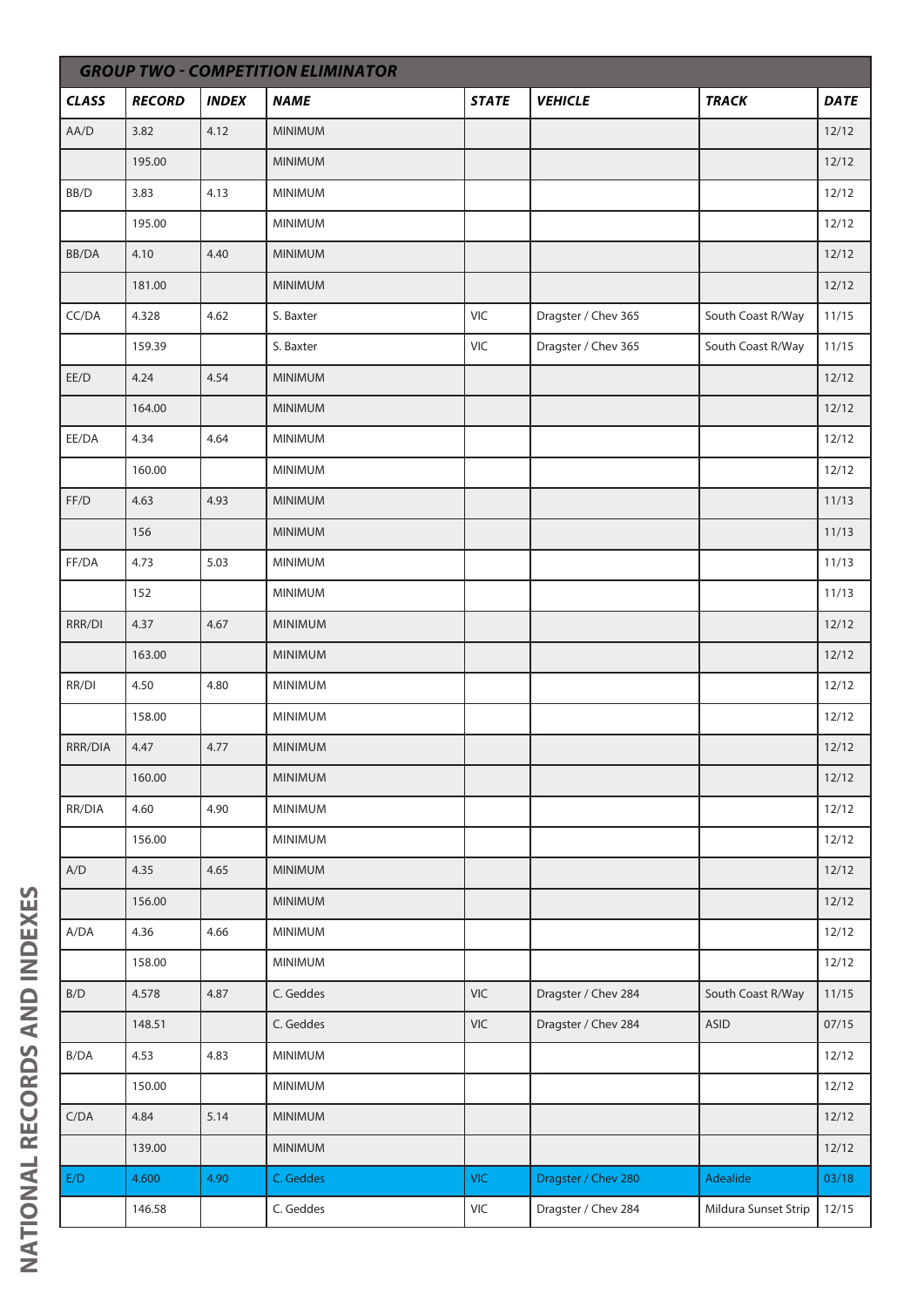|                         | <b>GROUP TWO - COMPETITION ELIMINATOR</b> |              |                |              |                        |                         |             |  |  |  |  |
|-------------------------|-------------------------------------------|--------------|----------------|--------------|------------------------|-------------------------|-------------|--|--|--|--|
| <b>CLASS</b>            | <b>RECORD</b>                             | <b>INDEX</b> | <b>NAME</b>    | <b>STATE</b> | <b>VEHICLE</b>         | <b>TRACK</b>            | <b>DATE</b> |  |  |  |  |
| E/DA                    | 4.646                                     | 4.94         | C. Geddes      | <b>VIC</b>   | Dragster / Chev 284    | Mildura Sunset Strip    | 09/14       |  |  |  |  |
|                         | 146.37                                    |              | C. Geddes      | <b>VIC</b>   | Dragster / Chev 284    | Mildura Sunset Strip    | 09/14       |  |  |  |  |
| $\mathsf{F}/\mathsf{D}$ | 4.67                                      | 4.97         | <b>MINIMUM</b> |              |                        |                         | 11/13       |  |  |  |  |
|                         | 140                                       |              | MINIMUM        |              |                        |                         | 11/13       |  |  |  |  |
| F/DA                    | 4.76                                      | 5.06         | <b>MINIMUM</b> |              |                        |                         | 11/13       |  |  |  |  |
|                         | 136                                       |              | <b>MINIMUM</b> |              |                        |                         | 11/13       |  |  |  |  |
| AA/A                    | 3.94                                      | 4.24         | <b>MINIMUM</b> |              |                        |                         | 12/12       |  |  |  |  |
|                         | 188.00                                    |              | MINIMUM        |              |                        |                         | 12/12       |  |  |  |  |
| AA/AA                   | 4.04                                      | 4.34         | MINIMUM        |              |                        |                         | 12/12       |  |  |  |  |
|                         | 176.00                                    |              | <b>MINIMUM</b> |              |                        |                         | 12/12       |  |  |  |  |
| BB/A                    | 3.973                                     | 4.27         | G & K Clayton  | QLD          | Altered / Chrysler 452 | <b>Benaraby Raceway</b> | 7/13        |  |  |  |  |
|                         | 176.47                                    |              | G & K Clayton  | QLD          | Altered / Chrysler 452 | <b>Benaraby Raceway</b> | 7/13        |  |  |  |  |
| BB/AA                   | 4.36                                      | 4.66         | <b>MINIMUM</b> |              |                        |                         | 12/12       |  |  |  |  |
|                         | 168.00                                    |              | <b>MINIMUM</b> |              |                        |                         | 12/12       |  |  |  |  |
| CC/AA                   | 4.40                                      | 4.70         | <b>MINIMUM</b> |              |                        |                         | 12/12       |  |  |  |  |
|                         | 154.00                                    |              | <b>MINIMUM</b> |              |                        |                         | 12/12       |  |  |  |  |
| EE/A                    | 4.40                                      | 4.70         | MINIMUM        |              |                        |                         | 12/12       |  |  |  |  |
|                         | 160.00                                    |              | MINIMUM        |              |                        |                         | 12/12       |  |  |  |  |
| EE/AA                   | 4.50                                      | 4.80         | MINIMUM        |              |                        |                         | 12/12       |  |  |  |  |
|                         | 156.00                                    |              | MINIMUM        |              |                        |                         | 12/12       |  |  |  |  |
| FF/A                    | 4.67                                      | 4.97         | <b>MINIMUM</b> |              |                        |                         | 11/13       |  |  |  |  |
|                         | 156                                       |              | <b>MINIMUM</b> |              |                        |                         | 11/13       |  |  |  |  |
| FF/AA                   | 4.77                                      | 5.07         | <b>MINIMUM</b> |              |                        |                         | 11/13       |  |  |  |  |
|                         | 152                                       |              | <b>MINIMUM</b> |              |                        |                         | 11/13       |  |  |  |  |
| RRR/AI                  | 4.40                                      | 4.70         | <b>MINIMUM</b> |              |                        |                         | 12/12       |  |  |  |  |
|                         | 162.00                                    |              | <b>MINIMUM</b> |              |                        |                         | 12/12       |  |  |  |  |
| RR/AI                   | 4.54                                      | 4.84         | <b>MINIMUM</b> |              |                        |                         | 12/12       |  |  |  |  |
|                         | 157.00                                    |              | <b>MINIMUM</b> |              |                        |                         | 12/12       |  |  |  |  |
| RRR/AIA                 | 4.50                                      | 4.80         | <b>MINIMUM</b> |              |                        |                         | 12/12       |  |  |  |  |
|                         | 158.00                                    |              | <b>MINIMUM</b> |              |                        |                         | 12/12       |  |  |  |  |
| RR/AIA                  | 4.64                                      | 4.94         | <b>MINIMUM</b> |              |                        |                         | 12/12       |  |  |  |  |
|                         | 155.00                                    |              | <b>MINIMUM</b> |              |                        |                         | 12/12       |  |  |  |  |
| $\mathsf{A}/\mathsf{A}$ | 4.37                                      | 4.67         | MINIMUM        |              |                        |                         | 12/12       |  |  |  |  |
|                         | 150.00                                    |              | <b>MINIMUM</b> |              |                        |                         | 12/12       |  |  |  |  |
| A/AA                    | 4.48                                      | 4.78         | <b>MINIMUM</b> |              |                        |                         | 12/12       |  |  |  |  |
|                         | 151.00                                    |              | MINIMUM        |              |                        |                         | 12/12       |  |  |  |  |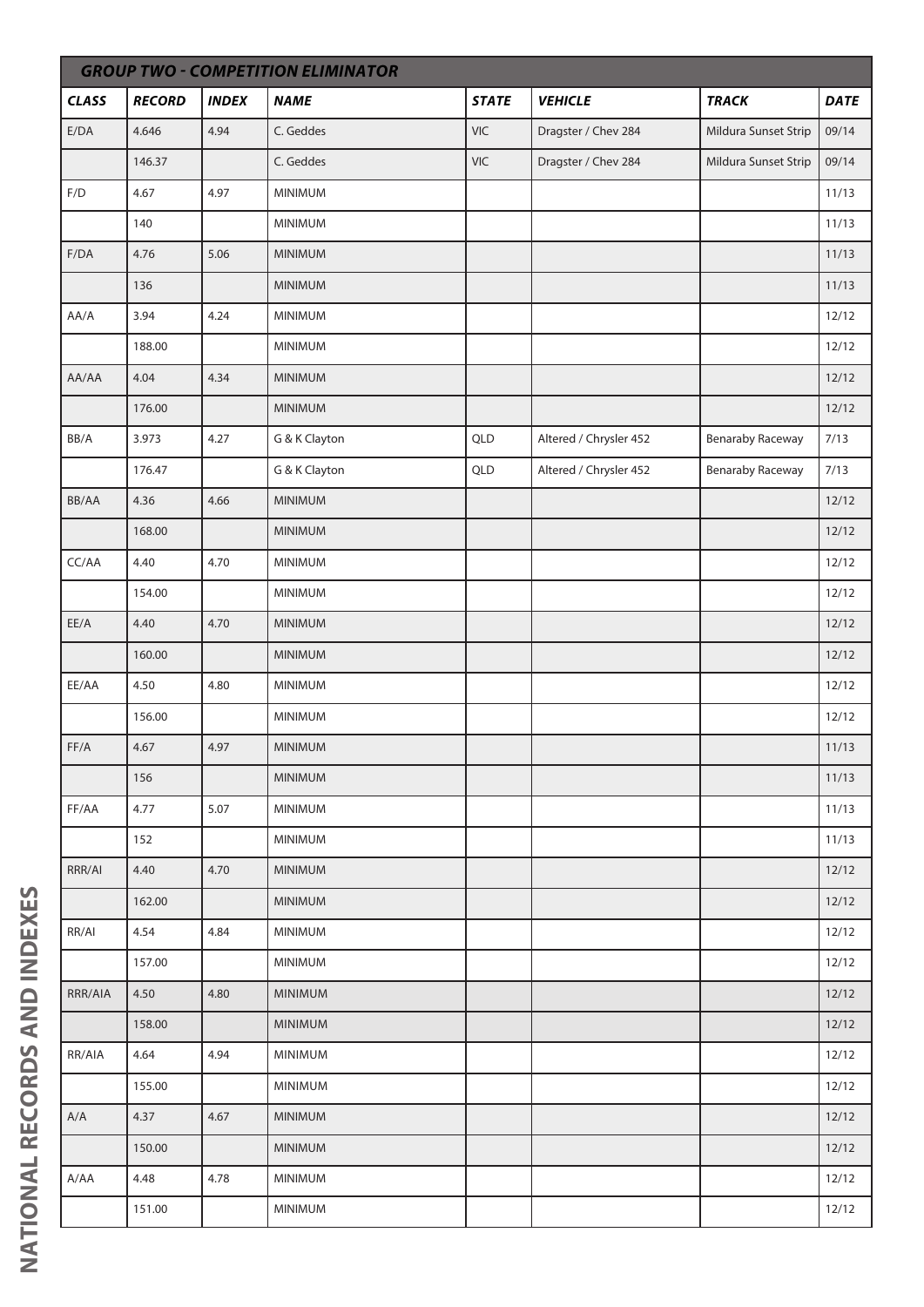| <b>GROUP TWO - COMPETITION ELIMINATOR</b> |               |              |                |              |                    |                   |             |  |  |
|-------------------------------------------|---------------|--------------|----------------|--------------|--------------------|-------------------|-------------|--|--|
| <b>CLASS</b>                              | <b>RECORD</b> | <b>INDEX</b> | <b>NAME</b>    | <b>STATE</b> | <b>VEHICLE</b>     | <b>TRACK</b>      | <b>DATE</b> |  |  |
| $\mathsf{B}/\mathsf{A}$                   | 4.41          | 4.71         | <b>MINIMUM</b> |              |                    |                   | 12/12       |  |  |
|                                           | 150.00        |              | <b>MINIMUM</b> |              |                    |                   | 12/12       |  |  |
| B/AA                                      | 4.59          | 4.89         | MINIMUM        |              |                    |                   | 12/12       |  |  |
|                                           | 146.00        |              | <b>MINIMUM</b> |              |                    |                   | 12/12       |  |  |
| C/AA                                      | 4.91          | 5.21         | MINIMUM        |              |                    |                   | 12/12       |  |  |
|                                           | 134.00        |              | <b>MINIMUM</b> |              |                    |                   | 12/12       |  |  |
| E/A                                       | 4.70          | 5.00         | <b>MINIMUM</b> |              |                    |                   | 12/12       |  |  |
|                                           | 144.00        |              | MINIMUM        |              |                    |                   | 12/12       |  |  |
| E/AA                                      | 4.706         | 5.00         | C. Geddes      | Vic          | Altered / Chev 284 | South Coast R/Way | 01/13       |  |  |
|                                           | 145.16        |              | D. Dequen      | WA           | Altered / Chev 285 | <b>ASID</b>       | 07/16       |  |  |
| F/A                                       | 4.86          | 5.16         | MINIMUM        |              |                    |                   | 11/13       |  |  |
|                                           | 136           |              | <b>MINIMUM</b> |              |                    |                   | 11/13       |  |  |
| F/AA                                      | 4.95          | 5.25         | <b>MINIMUM</b> |              |                    |                   | 11/13       |  |  |
|                                           | 132           |              | <b>MINIMUM</b> |              |                    |                   | 11/13       |  |  |
| AA/FC                                     | 3.93          | 4.23         | <b>MINIMUM</b> |              |                    |                   | 12/12       |  |  |
|                                           | 194.00        |              | MINIMUM        |              |                    |                   | 12/12       |  |  |
| $\mathsf{BB}/\mathsf{FC}$                 | 3.98          | 4.28         | <b>MINIMUM</b> |              |                    |                   | 12/12       |  |  |
|                                           | 187.00        |              | <b>MINIMUM</b> |              |                    |                   | 12/12       |  |  |
| BB/FCA                                    | 4.49          | 4.79         | MINIMUM        |              |                    |                   | 12/12       |  |  |
|                                           | 168.00        |              | MINIMUM        |              |                    |                   | 12/12       |  |  |
| AA/AP                                     | 3.994         | 4.29         | W & L Keys     | <b>WA</b>    | Monaro / 521       | ASID              | 07/14       |  |  |
|                                           | 188.28        |              | W & L Keys     | WA           | Monaro / 521       | <b>ASID</b>       | 07/14       |  |  |
| AA/APA                                    | 4.34          | 4.64         | <b>MINIMUM</b> |              |                    |                   | 12/12       |  |  |
|                                           | 164.00        |              | MINIMUM        |              |                    |                   | 12/12       |  |  |
| AA/API                                    | 4.01          | 4.31         | <b>MINIMUM</b> |              |                    |                   | 11/16       |  |  |
|                                           | 140.00        |              | MINIMUM        |              |                    |                   | 11/16       |  |  |
| AA/APIA                                   | 4.11          | 4.40         | MINIMUM        |              |                    |                   | 11/16       |  |  |
|                                           | 136.00        |              | <b>MINIMUM</b> |              |                    |                   | 11/16       |  |  |
| AA/APN                                    | 4.00          | 4.30         | <b>MINIMUM</b> |              |                    |                   | 11/13       |  |  |
|                                           | 188           |              | <b>MINIMUM</b> |              |                    |                   | 11/13       |  |  |
| AA/APAN                                   | 4.10          | 4.40         | MINIMUM        |              |                    |                   | 11/13       |  |  |
|                                           | 184           |              | MINIMUM        |              |                    |                   | 11/13       |  |  |
| BB/AP                                     | 4.46          | 4.76         | <b>MINIMUM</b> |              |                    |                   | 12/12       |  |  |
|                                           | 168.00        |              | <b>MINIMUM</b> |              |                    |                   | 12/12       |  |  |
| BB/APA                                    | 4.56          | 4.86         | MINIMUM        |              |                    |                   | 12/12       |  |  |
|                                           | 155.00        |              | <b>MINIMUM</b> |              |                    |                   | 12/12       |  |  |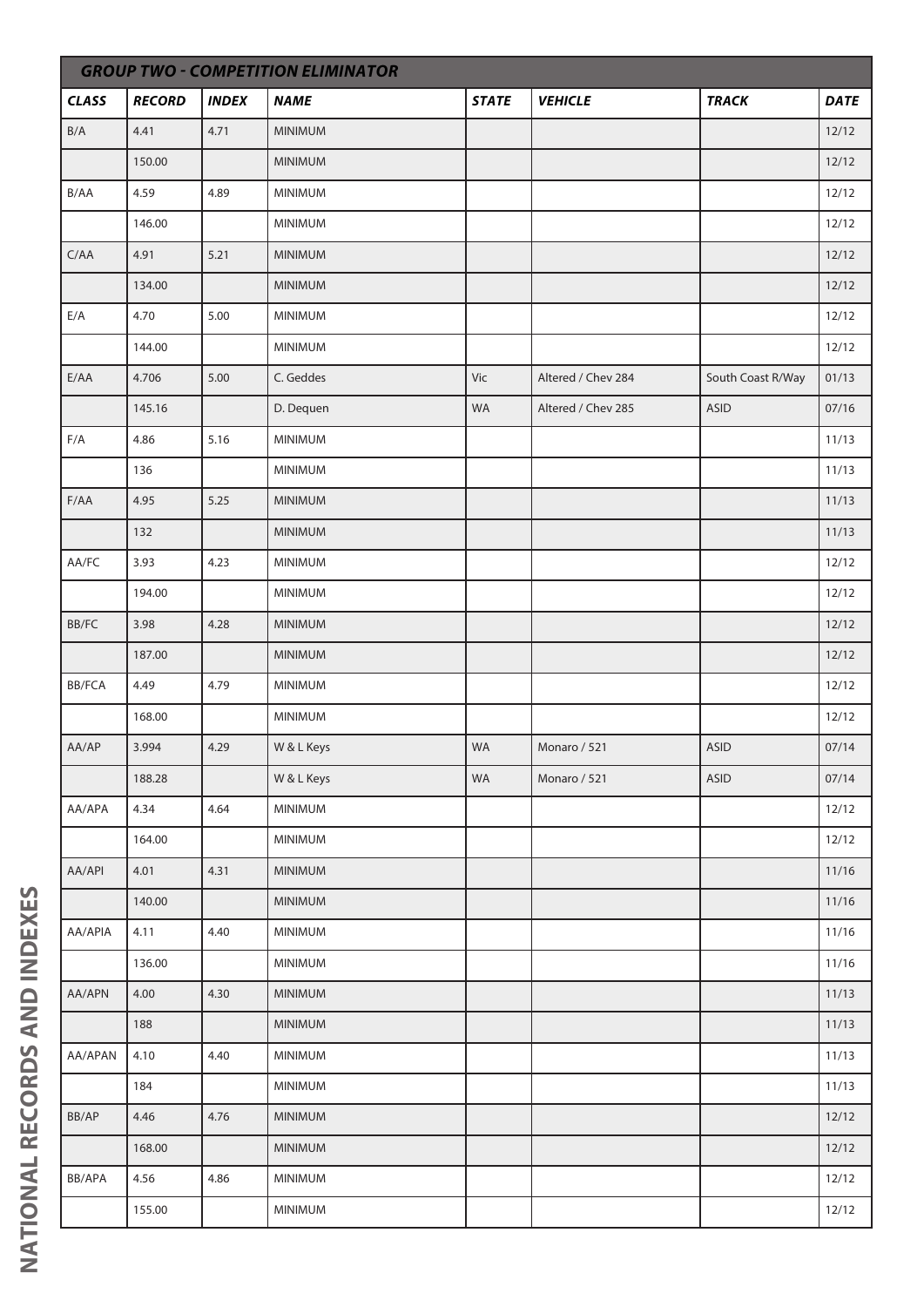|                | <b>GROUP TWO - COMPETITION ELIMINATOR</b> |              |                         |              |                    |                         |             |  |  |  |
|----------------|-------------------------------------------|--------------|-------------------------|--------------|--------------------|-------------------------|-------------|--|--|--|
| <b>CLASS</b>   | <b>RECORD</b>                             | <b>INDEX</b> | <b>NAME</b>             | <b>STATE</b> | <b>VEHICLE</b>     | <b>TRACK</b>            | <b>DATE</b> |  |  |  |
| <b>BB/API</b>  | 4.37                                      | 4.67         | <b>MINIMUM</b>          |              |                    |                         | 11/16       |  |  |  |
|                | 165.00                                    |              | MINIMUM                 |              |                    |                         | 11/16       |  |  |  |
| <b>BB/APIA</b> | 4.452                                     | 4.75         | P.Pisalidis             | VIC          | Camaro / 441T      | Mildura Sunset Strip    | 09/14       |  |  |  |
|                | 167.03                                    |              | P.Pisalidis             | VIC          | Camaro / 441T      | Mildura Sunset Strip    | 09/14       |  |  |  |
| CC/API         | 4.47                                      | 4.77         | <b>MINIMUM</b>          |              |                    |                         | 12/12       |  |  |  |
|                | 162.00                                    |              | MINIMUM                 |              |                    |                         | 12/12       |  |  |  |
| CC/APIA        | 4.57                                      | 4.87         | <b>MINIMUM</b>          |              |                    |                         | 12/12       |  |  |  |
|                | 158.00                                    |              | <b>MINIMUM</b>          |              |                    |                         | 12/12       |  |  |  |
| <b>BB/APN</b>  | 4.20                                      | 4.50         | <b>MINIMUM</b>          |              |                    |                         | 11/13       |  |  |  |
|                | 176                                       |              | <b>MINIMUM</b>          |              |                    |                         | 11/13       |  |  |  |
| <b>BB/APAN</b> | 4.30                                      | 4.60         | MINIMUM                 |              |                    |                         | 11/13       |  |  |  |
|                | 468                                       |              | <b>MINIMUM</b>          |              |                    |                         | 11/13       |  |  |  |
| AA/G           | 4.26                                      | 4.56         | <b>MINIMUM</b>          |              |                    |                         | 12/12       |  |  |  |
|                | 176.00                                    |              | <b>MINIMUM</b>          |              |                    |                         | 12/12       |  |  |  |
| AA/GA          | 4.35                                      | 4.65         | <b>MINIMUM</b>          |              |                    |                         | 12/12       |  |  |  |
|                | 164.00                                    |              | MINIMUM                 |              |                    |                         | 12/12       |  |  |  |
| BB/G           | 4.58                                      | 4.88         | <b>MINIMUM</b>          |              |                    |                         | 12/12       |  |  |  |
|                | 164.00                                    |              | <b>MINIMUM</b>          |              |                    |                         | 12/12       |  |  |  |
| BB/GA          | 4.521                                     | 4.82         | R. Coleman / LRC Racing | QLD          | Mustang / Chev 374 | <b>Benaraby Raceway</b> | 07/13       |  |  |  |
|                | 160.00                                    |              | <b>MINIMUM</b>          |              |                    |                         | 12/12       |  |  |  |
| CC/G           | 4.76                                      | 5.06         | MINIMUM                 |              |                    |                         | 12/12       |  |  |  |
|                | 156.00                                    |              | <b>MINIMUM</b>          |              |                    |                         | 12/12       |  |  |  |
| CC/GA          | 4.63                                      | 4.93         | <b>MINIMUM</b>          |              |                    |                         | 12/12       |  |  |  |
|                | 151.00                                    |              | MINIMUM                 |              |                    |                         | 12/12       |  |  |  |
|                |                                           |              |                         |              |                    |                         |             |  |  |  |

| AA/SC | 4.12   | 4.42 | <b>MINIMUM</b> |            |                         |                   | 12/12 |
|-------|--------|------|----------------|------------|-------------------------|-------------------|-------|
|       | 174.00 |      | <b>MINIMUM</b> |            |                         |                   | 12/12 |
| BB/SC | 4.26   | 4.56 | <b>MINIMUM</b> |            |                         |                   | 12/12 |
|       | 144.00 |      | <b>MINIMUM</b> |            |                         |                   | 12/12 |
| CC/SC | 4.490  | 4.79 | D. Rigoli      | <b>NSW</b> | Eclipse / Mitsubishi 2L | South Coast R/Way | 01/15 |
|       | 144.29 |      | D. Rigoli      | <b>NSW</b> | Eclipse / Mitsubishi 2L | South Coast R/Way | 01/15 |
| DD/SC | 4.58   | 4.88 | <b>MINIMUM</b> |            |                         |                   | 01/15 |
|       | 141.00 |      | <b>MINIMUM</b> |            |                         |                   | 01/15 |
| AA/SM | 4.61   | 4.91 | <b>MINIMUM</b> |            |                         |                   | 12/12 |
|       | 143.00 |      | <b>MINIMUM</b> |            |                         |                   | 12/12 |
| BB/SM | 4.64   | 4.94 | <b>MINIMUM</b> |            |                         |                   | 12/12 |
|       | 146.00 |      | <b>MINIMUM</b> |            |                         |                   | 12/12 |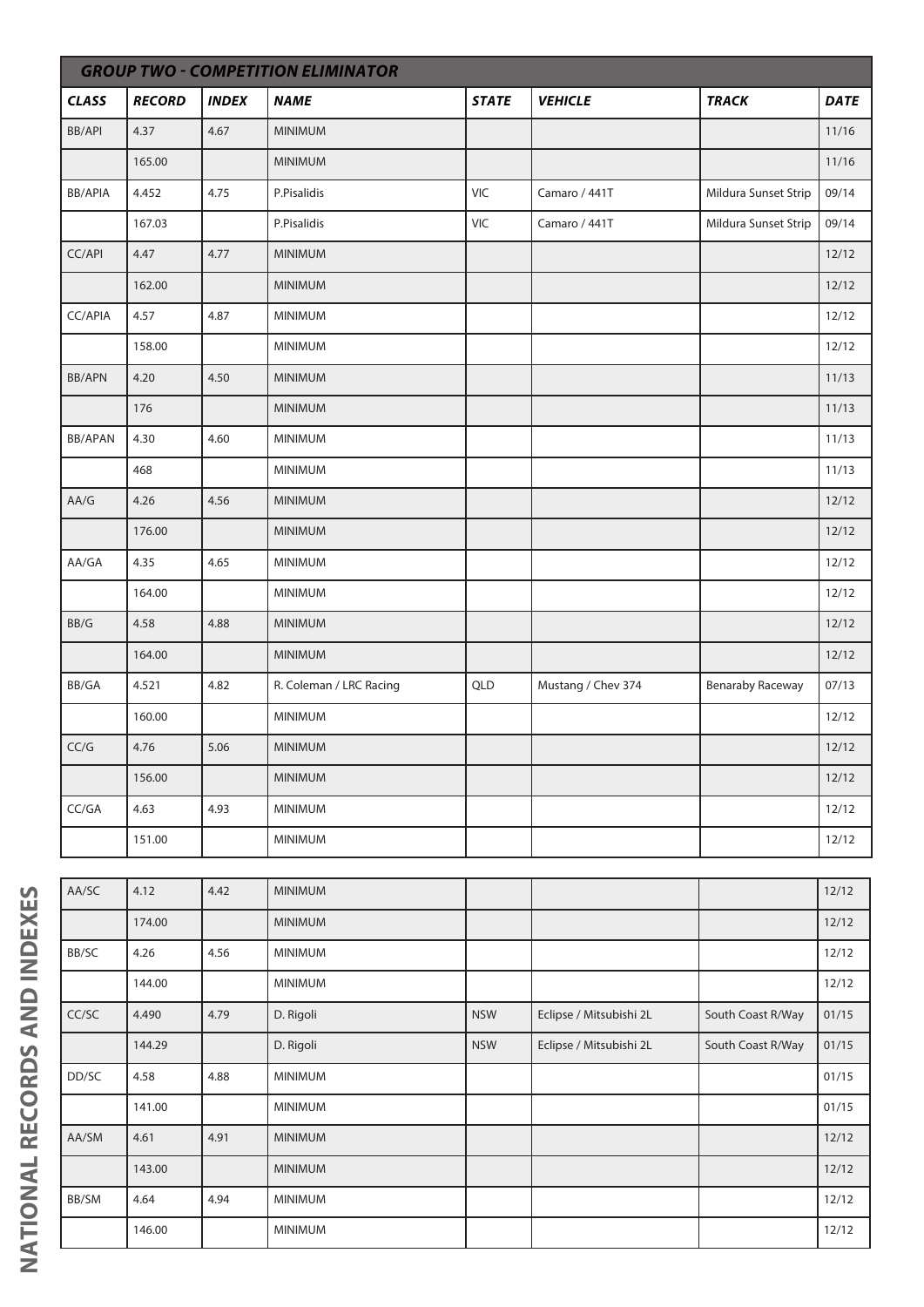| CC/SM  | 4.75       | 5.05 | <b>MINIMUM</b>           |  | 12/12 |
|--------|------------|------|--------------------------|--|-------|
|        | 143.00     |      | <b>MINIMUM</b>           |  | 12/12 |
| DD/SM  | 4.80       | 5.10 | <b>MINIMUM</b>           |  | 12/12 |
|        | 148.00     |      | <b>MINIMUM</b>           |  | 12/12 |
| EE/SM  | 5.05       | 5.35 | <b>MINIMUM</b>           |  | 12/12 |
|        | 132.00     |      | MINIMUM                  |  | 12/12 |
| RR/SM  | 4.87       | 5.17 | <b>MINIMUM</b>           |  | 11/13 |
|        | 144        |      | <b>MINIMUM</b>           |  | 11/13 |
| AA/OM  | 4.87       | 5.17 | <b>MINIMUM</b>           |  | 12/12 |
|        | 145.00     |      | <b>MINIMUM</b>           |  | 12/12 |
| BB/OM  | 5.05       | 5.35 | <b>MINIMUM</b>           |  | 12/12 |
|        | 135.00     |      | <b>MINIMUM</b>           |  | 12/12 |
| CC/OM  | 5.53       | 5.83 | <b>MINIMUM</b>           |  | 12/12 |
|        | 128.00     |      | <b>MINIMUM</b>           |  | 12/12 |
| RR/OM  | 4.93       | 5.23 | <b>MINIMUM</b>           |  | 12/12 |
|        | 140.00     |      | <b>MINIMUM</b>           |  | 12/12 |
| RRR/OM | 4.86       | 5.16 | <b>MINIMUM</b>           |  | 12/12 |
|        | 144.00     |      | <b>MINIMUM</b>           |  | 12/12 |
|        | 2001107110 |      | CURER CERCULEI ININIATOR |  |       |

|              | <b>GROUP TWO - SUPER STOCK ELIMINATOR</b> |              |                |              |                      |                   |             |  |  |  |
|--------------|-------------------------------------------|--------------|----------------|--------------|----------------------|-------------------|-------------|--|--|--|
| <b>CLASS</b> | <b>RECORD</b>                             | <b>INDEX</b> | <b>NAME</b>    | <b>STATE</b> | <b>VEHICLE</b>       | <b>TRACK</b>      | <b>DATE</b> |  |  |  |
| A/G          | 4.61                                      | 4.91         | <b>MINIMUM</b> |              |                      |                   | 12/12       |  |  |  |
|              | 149.00                                    |              | <b>MINIMUM</b> |              |                      |                   | 12/12       |  |  |  |
| A/GA         | 4.66                                      | 4.96         | <b>MINIMUM</b> |              |                      |                   | 12/12       |  |  |  |
|              | 147.00                                    |              | <b>MINIMUM</b> |              |                      |                   | 12/12       |  |  |  |
| B/G          | 4.72                                      | 5.02         | <b>MINIMUM</b> |              |                      |                   | 12/12       |  |  |  |
|              | 144.00                                    |              | <b>MINIMUM</b> |              |                      |                   | 12/12       |  |  |  |
| B/GA         | 4.86                                      | 5.16         | <b>MINIMUM</b> |              |                      |                   | 12/12       |  |  |  |
|              | 143.00                                    |              | <b>MINIMUM</b> |              |                      |                   | 12/12       |  |  |  |
| C/G          | 5.11                                      | 5.41         | <b>MINIMUM</b> |              |                      |                   | 12/12       |  |  |  |
|              | 133.00                                    |              | <b>MINIMUM</b> |              |                      |                   | 12/12       |  |  |  |
| C/GA         | 5.08                                      | 5.38         | <b>MINIMUM</b> |              |                      |                   | 12/12       |  |  |  |
|              | 131.00                                    |              | <b>MINIMUM</b> |              |                      |                   | 12/12       |  |  |  |
| D/G          | 5.215                                     | 5.51         | K. Fardella    | WA           | Falcon / Windsor 320 | South Coast R/Way | 11/15       |  |  |  |
|              | 131.69                                    |              | K. Fardella    | <b>WA</b>    | Falcon / Windsor 320 | South Coast R/Way | 11/15       |  |  |  |
| D/GA         | 5.298                                     | 5.59         | S. Norman      | <b>SA</b>    | BMW / Chev 325       | Adelaide          | 03/18       |  |  |  |
|              | 129.25                                    |              | C. Soldatos    | <b>VIC</b>   | Cavalier / Chev 320  | South Coast R/Way | 01/18       |  |  |  |
| DD/G         | 4.94                                      | 5.24         | <b>MINIMUM</b> |              |                      |                   | 12/12       |  |  |  |
|              | 137.00                                    |              | <b>MINIMUM</b> |              |                      |                   | 12/12       |  |  |  |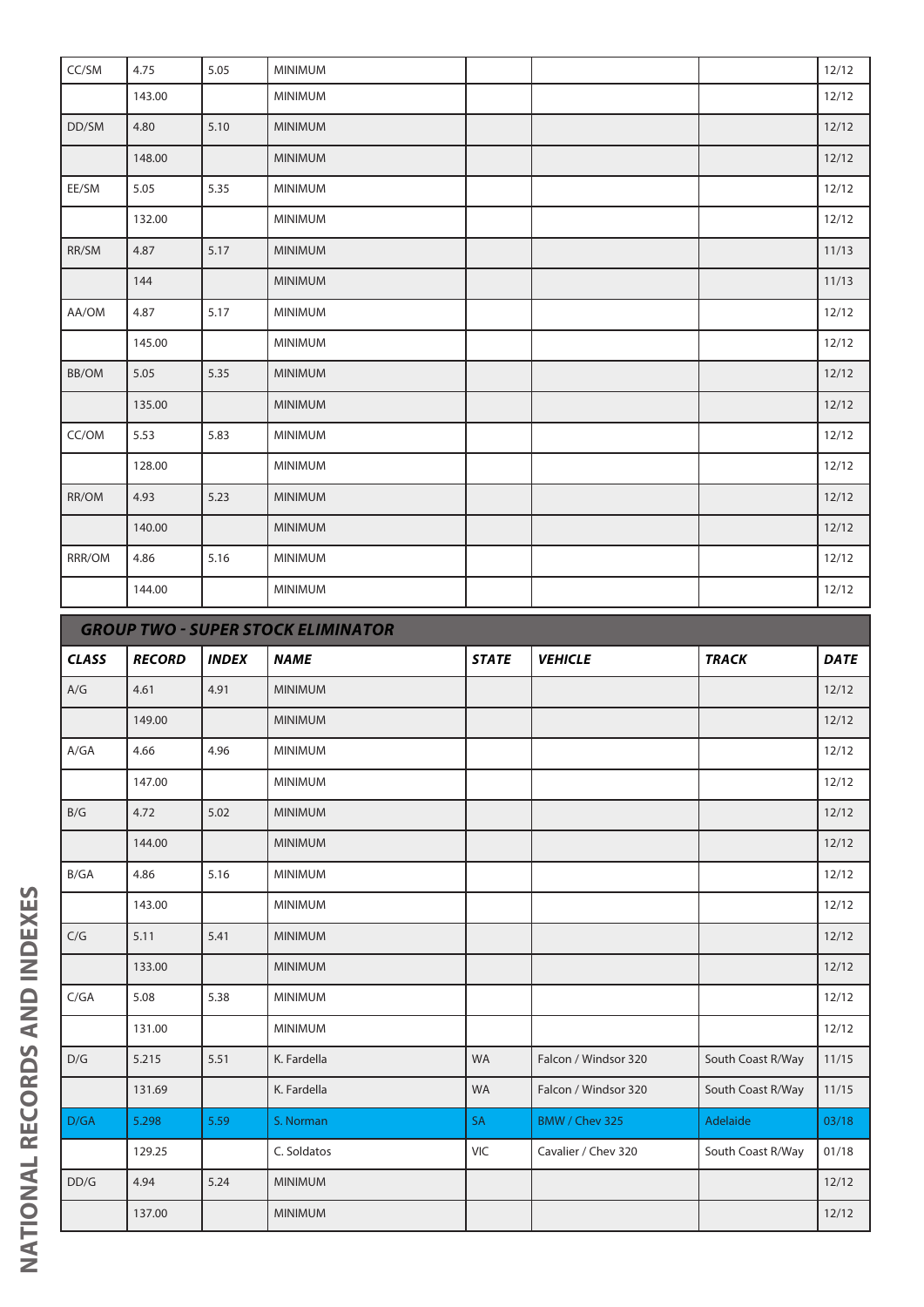|                         | <b>GROUP TWO - SUPER STOCK ELIMINATOR</b> |              |                 |              |                        |                         |             |  |  |  |
|-------------------------|-------------------------------------------|--------------|-----------------|--------------|------------------------|-------------------------|-------------|--|--|--|
| <b>CLASS</b>            | <b>RECORD</b>                             | <b>INDEX</b> | <b>NAME</b>     | <b>STATE</b> | <b>VEHICLE</b>         | <b>TRACK</b>            | <b>DATE</b> |  |  |  |
| DD/GA                   | 4.694                                     | 4.99         | D. Camilleri    | <b>VIC</b>   | Pontiac / Nissan 183 T | Adelaide                | 03/18       |  |  |  |
|                         | 147.83                                    |              | D. Camilleri    | <b>VIC</b>   | Pontiac / Nissan 183 T | Adelaide                | 03/18       |  |  |  |
| RR/G                    | 5.20                                      | 5.50         | <b>MINIMUM</b>  |              |                        |                         | 12/12       |  |  |  |
|                         | 136.00                                    |              | <b>MINIMUM</b>  |              |                        |                         | 12/12       |  |  |  |
| RR/GA                   | 5.39                                      | 5.69         | MINIMUM         |              |                        |                         | 12/12       |  |  |  |
|                         | 132.00                                    |              | MINIMUM         |              |                        |                         | 12/12       |  |  |  |
| E/G                     | 5.45                                      | 5.75         | <b>MINIMUM</b>  |              |                        |                         | 12/12       |  |  |  |
|                         | 125.00                                    |              | <b>MINIMUM</b>  |              |                        |                         | 12/12       |  |  |  |
| E/GA                    | 5.562                                     | 5.86         | A. Panagiotidis | SA           | Camaro / Chev 288      | South Coast R/Way       | 01/18       |  |  |  |
|                         | 122.51                                    |              | A. Panagiotidis | SA           | Camaro / Chev 288      | South Coast R/Way       | 01/18       |  |  |  |
| $\mathsf{F}/\mathsf{G}$ | 5.70                                      | 6.00         | <b>MINIMUM</b>  |              |                        |                         | 12/12       |  |  |  |
|                         | 119.00                                    |              | <b>MINIMUM</b>  |              |                        |                         | 12/12       |  |  |  |
| F/GA                    | 5.83                                      | 6.13         | <b>MINIMUM</b>  |              |                        |                         | 12/12       |  |  |  |
|                         | 115.00                                    |              | <b>MINIMUM</b>  |              |                        |                         | 12/12       |  |  |  |
| G/GA                    | 5.223                                     | 5.52         | J. Simpson      | QLD          | Capri / Ford 356       | <b>Benaraby Raceway</b> | 7/13        |  |  |  |
|                         | 130.43                                    |              | J. Simpson      | QLD          | Capri / Ford 356       | <b>Benaraby Raceway</b> | 7/13        |  |  |  |
| A/AP                    | 4.41                                      | 4.71         | <b>MINIMUM</b>  |              |                        |                         | 12/12       |  |  |  |
|                         | 159.00                                    |              | <b>MINIMUM</b>  |              |                        |                         | 12/12       |  |  |  |
| A/APA                   | 4.47                                      | 4.77         | <b>MINIMUM</b>  |              |                        |                         | 12/12       |  |  |  |
|                         | 154.00                                    |              | <b>MINIMUM</b>  |              |                        |                         | 12/12       |  |  |  |
| B/AP                    | 4.62                                      | 4.92         | MINIMUM         |              |                        |                         | 12/12       |  |  |  |
|                         | 150.00                                    |              | <b>MINIMUM</b>  |              |                        |                         | 12/12       |  |  |  |
| B/APA                   | 4.730                                     | 5.03         | D. Parker       | Vic          | Pontiac / Chev 400     | South Coast R/Way       | 01/13       |  |  |  |
|                         | 146.58                                    |              | D. Parker       | Vic          | Pontiac / Chev 400     | South Coast R/Way       | 01/13       |  |  |  |
| C/AP                    | 4.90                                      | 5.20         | MINIMUM         |              |                        |                         | 12/12       |  |  |  |
|                         | 138.00                                    |              | <b>MINIMUM</b>  |              |                        |                         | 12/12       |  |  |  |
| C/APA                   | 5.073                                     | 5.37         | S. Norman       | SA           | Cobalt / Chev 311      | <b>ASID</b>             | 07/15       |  |  |  |
|                         | 135.95                                    |              | S. Norman       | SA           | Cobalt / Chev 311      | <b>ASID</b>             | 07/15       |  |  |  |
| DD/API                  | 4.54                                      | 4.84         | <b>MINIMUM</b>  |              |                        |                         | 12/12       |  |  |  |
|                         | 149.00                                    |              | <b>MINIMUM</b>  |              |                        |                         | 12/12       |  |  |  |
| DD/APIA                 | 4.64                                      | 4.94         | <b>MINIMUM</b>  |              |                        |                         | 12/12       |  |  |  |
|                         | 144.00                                    |              | MINIMUM         |              |                        |                         | 12/12       |  |  |  |
| RRR/API                 | 4.48                                      | 4.78         | <b>MINIMUM</b>  |              |                        |                         | 12/12       |  |  |  |
|                         | 155.00                                    |              | <b>MINIMUM</b>  |              |                        |                         | 12/12       |  |  |  |
| RRR/APIA                | 4.58                                      | 4.88         | <b>MINIMUM</b>  |              |                        |                         | 12/12       |  |  |  |
|                         | 148.00                                    |              | <b>MINIMUM</b>  |              |                        |                         | 12/12       |  |  |  |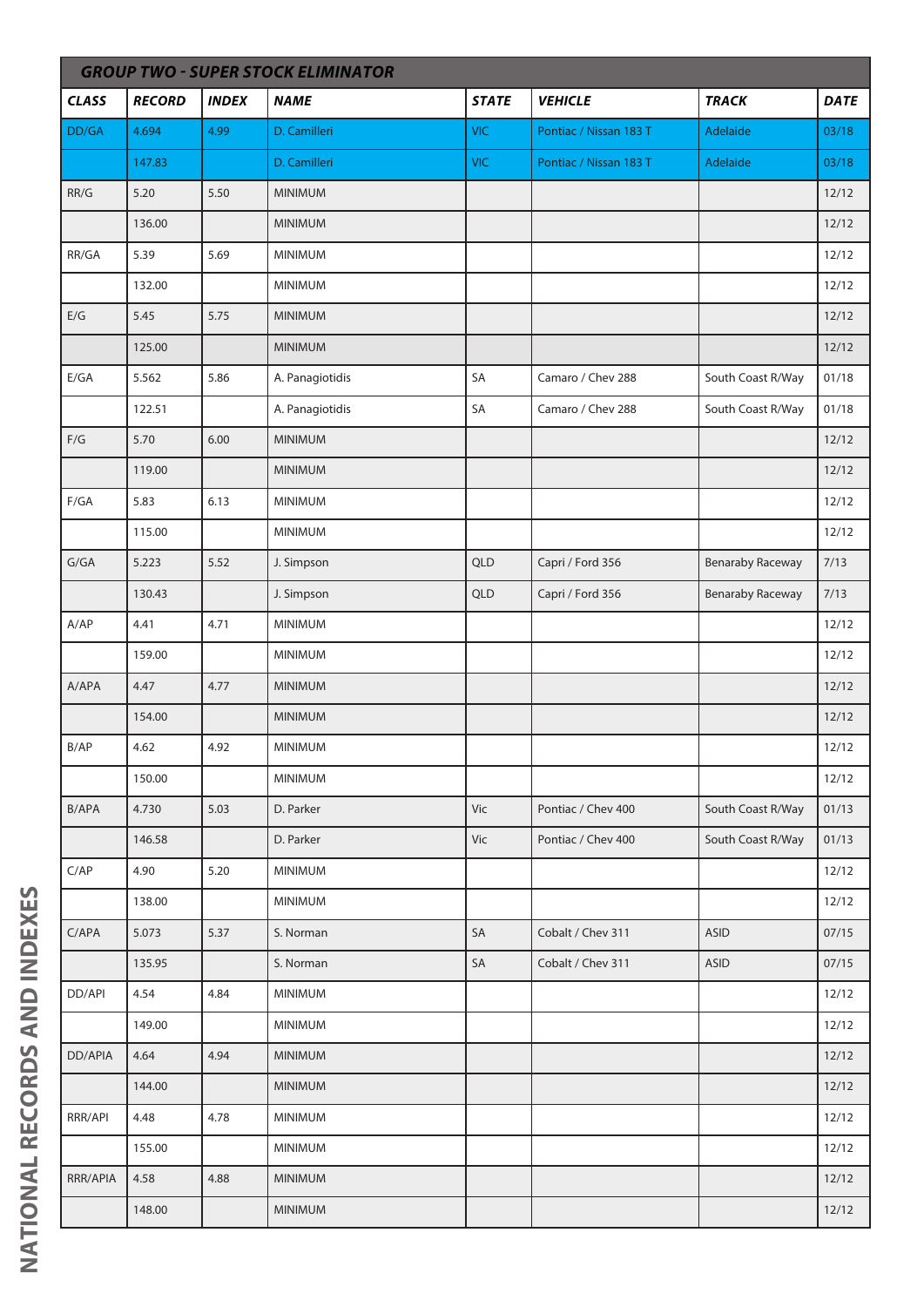|              | <b>GROUP TWO - SUPER STOCK ELIMINATOR</b> |              |                |              |                |              |             |  |  |  |
|--------------|-------------------------------------------|--------------|----------------|--------------|----------------|--------------|-------------|--|--|--|
| <b>CLASS</b> | <b>RECORD</b>                             | <b>INDEX</b> | <b>NAME</b>    | <b>STATE</b> | <b>VEHICLE</b> | <b>TRACK</b> | <b>DATE</b> |  |  |  |
| RR/API       | 4.77                                      | 5.07         | <b>MINIMUM</b> |              |                |              | 12/12       |  |  |  |
|              | 138.00                                    |              | MINIMUM        |              |                |              | 12/12       |  |  |  |
| RR/APIA      | 4.86                                      | 5.16         | <b>MINIMUM</b> |              |                |              | 12/12       |  |  |  |
|              | 140.00                                    |              | MINIMUM        |              |                |              | 12/12       |  |  |  |
| A/MP         | 5.36                                      | 5.66         | MINIMUM        |              |                |              | 12/12       |  |  |  |
|              | 132.00                                    |              | <b>MINIMUM</b> |              |                |              | 12/12       |  |  |  |
| A/MPA        | 5.29                                      | 5.59         | <b>MINIMUM</b> |              |                |              | 12/12       |  |  |  |
|              | 131.00                                    |              | MINIMUM        |              |                |              | 12/12       |  |  |  |
| B/MP         | 5.39                                      | 5.69         | MINIMUM        |              |                |              | 12/12       |  |  |  |
|              | 130.00                                    |              | <b>MINIMUM</b> |              |                |              | 12/12       |  |  |  |
| B/MPA        | 5.51                                      | 5.81         | MINIMUM        |              |                |              | 12/12       |  |  |  |
|              | 120.00                                    |              | <b>MINIMUM</b> |              |                |              | 12/12       |  |  |  |
| C/MP         | 5.57                                      | 5.87         | MINIMUM        |              |                |              | 12/12       |  |  |  |
|              | 120.00                                    |              | MINIMUM        |              |                |              | 12/12       |  |  |  |
| C/MPA        | 5.61                                      | 5.91         | <b>MINIMUM</b> |              |                |              | 12/12       |  |  |  |
|              | 120.00                                    |              | <b>MINIMUM</b> |              |                |              | 12/12       |  |  |  |
| D/MP         | 5.36                                      | 5.66         | MINIMUM        |              |                |              | 12/12       |  |  |  |
|              | 132.00                                    |              | <b>MINIMUM</b> |              |                |              | 12/12       |  |  |  |
| D/MPA        | 5.29                                      | 5.59         | <b>MINIMUM</b> |              |                |              | 12/12       |  |  |  |
|              | 131.00                                    |              | MINIMUM        |              |                |              | 12/12       |  |  |  |
| E/MP         | 5.39                                      | 5.69         | <b>MINIMUM</b> |              |                |              | 12/12       |  |  |  |
|              | 128.00                                    |              | <b>MINIMUM</b> |              |                |              | 12/12       |  |  |  |
| E/MPA        | 5.50                                      | 5.80         | <b>MINIMUM</b> |              |                |              | 12/12       |  |  |  |
|              | 124.00                                    |              | MINIMUM        |              |                |              | 12/12       |  |  |  |
| F/MP         | 5.57                                      | 5.87         | <b>MINIMUM</b> |              |                |              | 12/12       |  |  |  |
|              | 120.00                                    |              | MINIMUM        |              |                |              | 12/12       |  |  |  |
| F/MPA        | 5.61                                      | 5.91         | MINIMUM        |              |                |              | 12/12       |  |  |  |
|              | 121.00                                    |              | <b>MINIMUM</b> |              |                |              | 12/12       |  |  |  |
| H/MP         | 5.75                                      | 6.05         | <b>MINIMUM</b> |              |                |              | 11/13       |  |  |  |
|              | 118                                       |              | <b>MINIMUM</b> |              |                |              | 11/13       |  |  |  |
| H/MPA        | 5.84                                      | 6.14         | MINIMUM        |              |                |              | 11/13       |  |  |  |
|              | 116                                       |              | <b>MINIMUM</b> |              |                |              | 11/13       |  |  |  |
| I/MP         | 5.75                                      | 6.05         | MINIMUM        |              |                |              | 11/13       |  |  |  |
|              | 118                                       |              | MINIMUM        |              |                |              | 11/13       |  |  |  |
| I/MPA        | 5.84                                      | 6.14         | <b>MINIMUM</b> |              |                |              | 11/13       |  |  |  |
|              | 116                                       |              | MINIMUM        |              |                |              | 11/13       |  |  |  |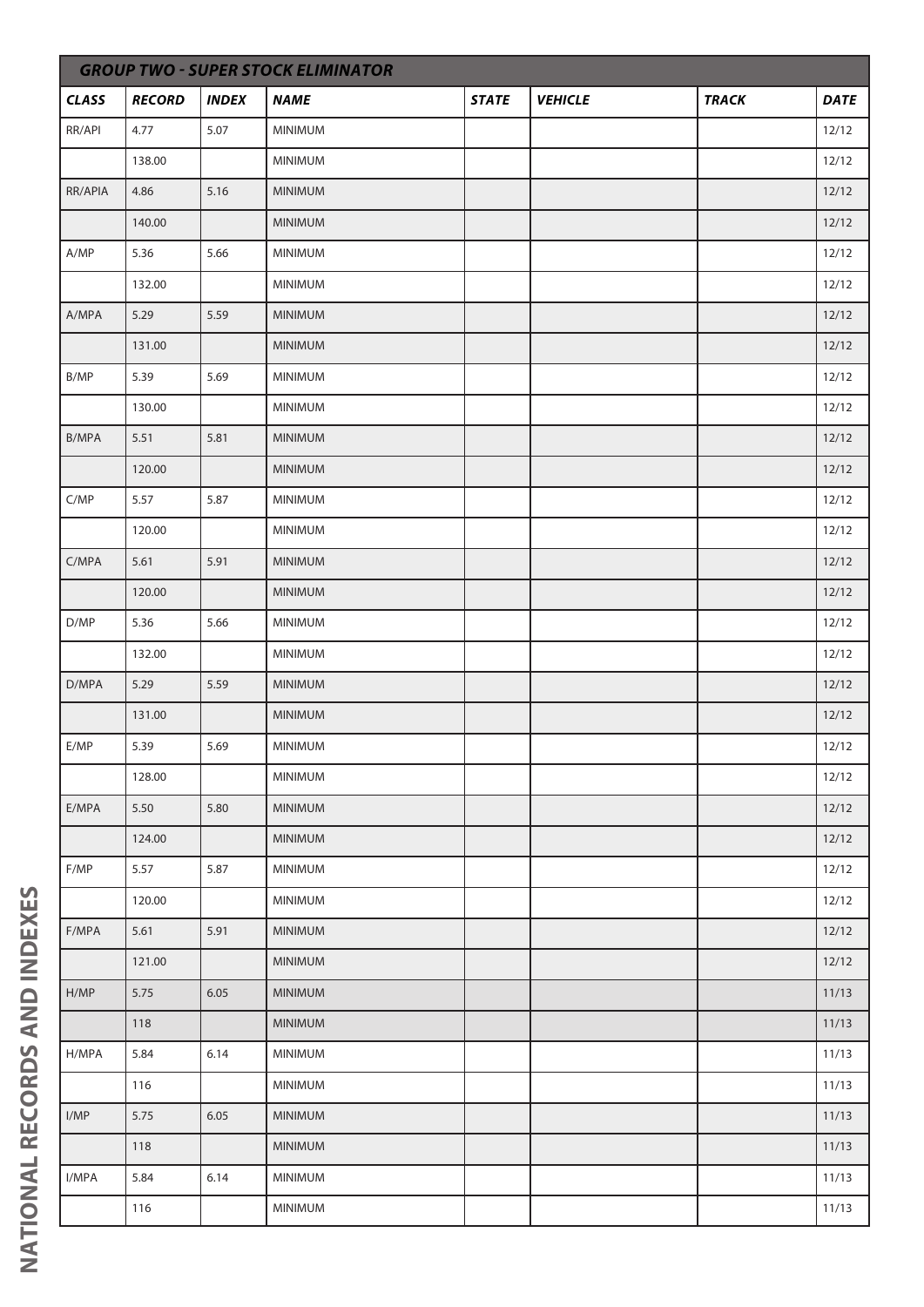|              | <b>GROUP TWO - SUPER STOCK ELIMINATOR</b> |              |                           |              |                          |                   |             |  |  |  |
|--------------|-------------------------------------------|--------------|---------------------------|--------------|--------------------------|-------------------|-------------|--|--|--|
| <b>CLASS</b> | <b>RECORD</b>                             | <b>INDEX</b> | <b>NAME</b>               | <b>STATE</b> | <b>VEHICLE</b>           | <b>TRACK</b>      | <b>DATE</b> |  |  |  |
| A/MS         | 5.77                                      | 6.07         | <b>MINIMUM</b>            |              |                          |                   | 12/12       |  |  |  |
|              | 122.00                                    |              | <b>MINIMUM</b>            |              |                          |                   | 12/12       |  |  |  |
| A/MSA        | 5.83                                      | 6.13         | <b>MINIMUM</b>            |              |                          |                   | 12/12       |  |  |  |
|              | 118.00                                    |              | <b>MINIMUM</b>            |              |                          |                   | 12/12       |  |  |  |
| B/MS         | 6.05                                      | 6.35         | <b>MINIMUM</b>            |              |                          |                   | 12/12       |  |  |  |
|              | 113.00                                    |              | <b>MINIMUM</b>            |              |                          |                   | 12/12       |  |  |  |
| <b>B/MSA</b> | 5.843                                     | 6.14         | J. Ioannidis - MRX Racing | <b>SA</b>    | Commodore / 312 Holden   | South Coast R/Way | 01/16       |  |  |  |
|              | 117.90                                    |              | J. Ioannidis - MRX Racing | <b>SA</b>    | Commodore / 312 Holden   | South Coast R/Way | 11/15       |  |  |  |
| C/MS         | 6.39                                      | 6.69         | <b>MINIMUM</b>            |              |                          |                   | 12/12       |  |  |  |
|              | 107.00                                    |              | <b>MINIMUM</b>            |              |                          |                   | 12/12       |  |  |  |
| C/MSA        | 6.050                                     | 6.35         | J. Ioannidis - MRX Racing | <b>SA</b>    | Commodore / 312 Holden   | South Coast R/Way | 01/18       |  |  |  |
|              | 112.17                                    |              | J. Ioannidis - MRX Racing | SA           | Commodore / 312 Holden   | South Coast R/Way | 01/18       |  |  |  |
| H/MS         | 5.94                                      | 6.24         | <b>MINIMUM</b>            |              |                          |                   | 12/12       |  |  |  |
|              | 116.00                                    |              | <b>MINIMUM</b>            |              |                          |                   | 12/12       |  |  |  |
| H/MSA        | 5.928                                     | 6.22         | J & J Chaisty             | <b>WA</b>    | Commodore / Chev LS2 337 | <b>ASID</b>       | 07/16       |  |  |  |
|              | 115.38                                    |              | J & J Chaisty             | <b>WA</b>    | Commodore / Chev LS2 337 | <b>ASID</b>       | 07/16       |  |  |  |

|              | <b>GROUP TWO - COMPETITION BIKE</b> |              |                |              |                |              |             |  |  |  |
|--------------|-------------------------------------|--------------|----------------|--------------|----------------|--------------|-------------|--|--|--|
| <b>CLASS</b> | <b>RECORD</b>                       | <b>INDEX</b> | <b>NAME</b>    | <b>STATE</b> | <b>VEHICLE</b> | <b>TRACK</b> | <b>DATE</b> |  |  |  |
| A/CB         | 4.75                                | 5.14         | <b>MINIMUM</b> |              |                |              | 12/12       |  |  |  |
|              | 137.00                              |              | <b>MINIMUM</b> |              |                |              | 12/12       |  |  |  |
| B/CB         | 4.94                                | 5.33         | <b>MINIMUM</b> |              |                |              | 12/12       |  |  |  |
|              | 136.00                              |              | <b>MINIMUM</b> |              |                |              | 12/12       |  |  |  |
| C/CB         | 5.25                                | 5.64         | <b>MINIMUM</b> |              |                |              | 12/12       |  |  |  |
|              | 126.00                              |              | <b>MINIMUM</b> |              |                |              | 12/12       |  |  |  |
| D/CB         | 5.43                                | 5.82         | <b>MINIMUM</b> |              |                |              | 12/12       |  |  |  |
|              | 124.00                              |              | <b>MINIMUM</b> |              |                |              | 12/12       |  |  |  |
| P/CB         | 5.54                                | 5.93         | <b>MINIMUM</b> |              |                |              | 12/12       |  |  |  |
|              | 117.00                              |              | <b>MINIMUM</b> |              |                |              | 12/12       |  |  |  |
| AA/CB        | 4.67                                | 5.06         | <b>MINIMUM</b> |              |                |              | 12/12       |  |  |  |
|              | 143.00                              |              | <b>MINIMUM</b> |              |                |              | 12/12       |  |  |  |
| AA/CBN       | 4.64                                | 5.03         | <b>MINIMUM</b> |              |                |              | 01/15       |  |  |  |
|              | 114.00                              |              | <b>MINIMUM</b> |              |                |              | 01/15       |  |  |  |
| BB/CB        | 4.73                                | 5.12         | <b>MINIMUM</b> |              |                |              | 12/12       |  |  |  |
|              | 143.00                              |              | <b>MINIMUM</b> |              |                |              | 12/12       |  |  |  |
| BB/CBN       | 4.71                                | 5.10         | <b>MINIMUM</b> |              |                |              | 01/15       |  |  |  |
|              | 114.00                              |              | MINIMUM        |              |                |              | 01/15       |  |  |  |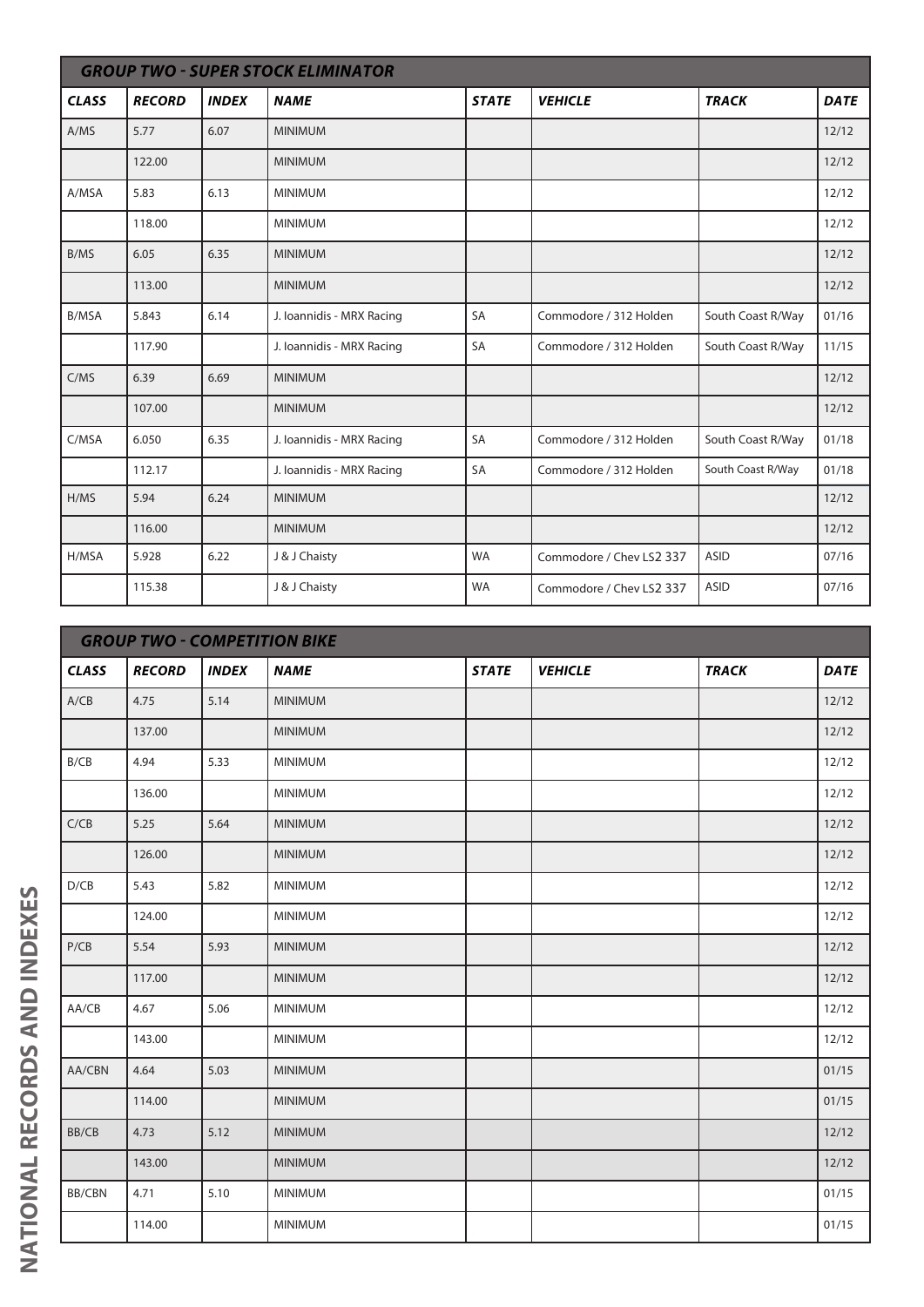| <b>GROUP TWO - COMPETITION BIKE</b> |               |              |                |              |                |              |             |  |
|-------------------------------------|---------------|--------------|----------------|--------------|----------------|--------------|-------------|--|
| <b>CLASS</b>                        | <b>RECORD</b> | <b>INDEX</b> | <b>NAME</b>    | <b>STATE</b> | <b>VEHICLE</b> | <b>TRACK</b> | <b>DATE</b> |  |
| CC/CB                               | 4.73          | 5.12         | <b>MINIMUM</b> |              |                |              | 12/12       |  |
|                                     | 143.00        |              | <b>MINIMUM</b> |              |                |              | 12/12       |  |
| CC/CBN                              | 4.77          | 5.06         | MINIMUM        |              |                |              | 01/15       |  |
|                                     | 113.00        |              | MINIMUM        |              |                |              | 01/15       |  |
| DD/CB                               | 5.34          | 5.73         | <b>MINIMUM</b> |              |                |              | 12/12       |  |
|                                     | 133.00        |              | <b>MINIMUM</b> |              |                |              | 12/12       |  |
| DD/CBN                              | 5.41          | 5.80         | <b>MINIMUM</b> |              |                |              | 01/15       |  |
|                                     | 105.00        |              | MINIMUM        |              |                |              | 01/15       |  |
| VV/CB                               | 5.40          | 5.79         | <b>MINIMUM</b> |              |                |              | 12/12       |  |
|                                     | 120.00        |              | <b>MINIMUM</b> |              |                |              | 12/12       |  |
| <b>VV/CBN</b>                       | 5.34          | 5.73         | <b>MINIMUM</b> |              |                |              | 01/15       |  |
|                                     | 98.00         |              | MINIMUM        |              |                |              | 01/15       |  |
| PP/CB                               | 5.15          | 5.54         | <b>MINIMUM</b> |              |                |              | 12/12       |  |
|                                     | 158.00        |              | <b>MINIMUM</b> |              |                |              | 12/12       |  |
| PP/CBN                              | 5.15          | 5.44         | MINIMUM        |              |                |              | 01/15       |  |
|                                     | 101.00        |              | MINIMUM        |              |                |              | 01/15       |  |
| NB/T                                | 4.83          | 5.22         | <b>MINIMUM</b> |              |                |              | 11/13       |  |
|                                     | 144           |              | <b>MINIMUM</b> |              |                |              | 11/13       |  |
| A/SB                                | 5.61          | 6.00         | MINIMUM        |              |                |              | 12/12       |  |
|                                     | 131.00        |              | <b>MINIMUM</b> |              |                |              | 12/12       |  |
| B/SB                                | 5.83          | 6.22         | MINIMUM        |              |                |              | 12/12       |  |
|                                     | 128.00        |              | MINIMUM        |              |                |              | 12/12       |  |
| C/SB                                | 6.08          | 6.47         | <b>MINIMUM</b> |              |                |              | 12/12       |  |
|                                     | 121.00        |              | <b>MINIMUM</b> |              |                |              | 12/12       |  |
| D/SB                                | 6.46          | 6.85         | MINIMUM        |              |                |              | 12/12       |  |
|                                     | 110.00        |              | <b>MINIMUM</b> |              |                |              | 12/12       |  |
| ST/B                                | 5.97          | 6.36         | <b>MINIMUM</b> |              |                |              | 12/12       |  |
|                                     | 113.00        |              | <b>MINIMUM</b> |              |                |              | 12/12       |  |
| V/CB                                | 5.68          | 6.07         | <b>MINIMUM</b> |              |                |              | 12/12       |  |
|                                     | 115.00        |              | MINIMUM        |              |                |              | 12/12       |  |
| AA/AB                               | 4.67          | 5.06         | <b>MINIMUM</b> |              |                |              | 12/12       |  |
|                                     | 160.00        |              | <b>MINIMUM</b> |              |                |              | 12/12       |  |
| BB/AB                               | 4.74          | 5.13         | <b>MINIMUM</b> |              |                |              | 12/12       |  |
|                                     | 156.00        |              | MINIMUM        |              |                |              | 12/12       |  |
| CC/AB                               | 4.80          | 5.19         | <b>MINIMUM</b> |              |                |              | 12/12       |  |
|                                     | 148.00        |              | MINIMUM        |              |                |              | 12/12       |  |
| DD/AB                               | 4.86          | 5.25         | <b>MINIMUM</b> |              |                |              | 12/12       |  |
|                                     | 144.00        |              | MINIMUM        |              |                |              | 12/12       |  |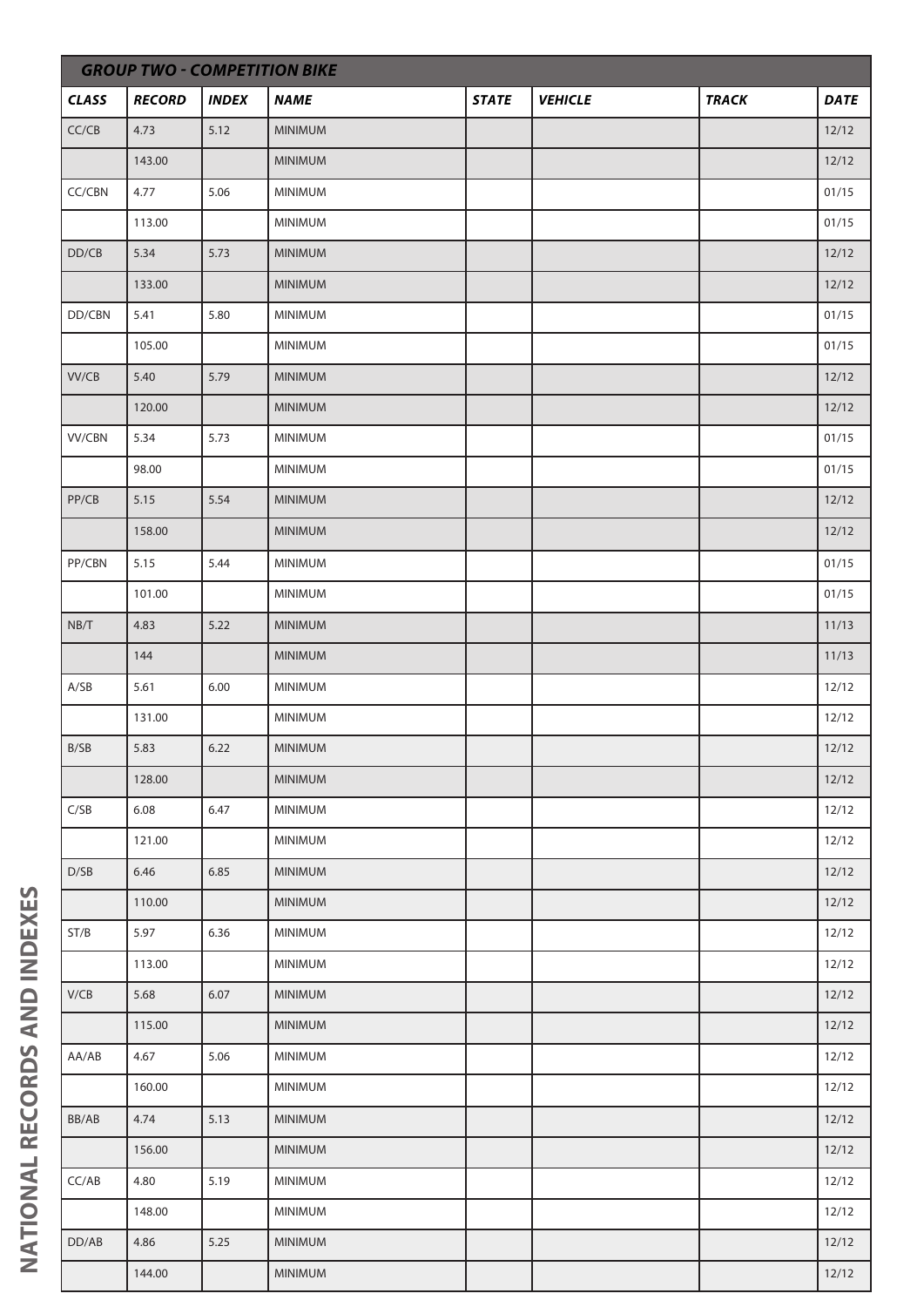|              | <b>GROUP TWO - COMPETITION BIKE</b> |              |                |              |                |              |             |  |  |
|--------------|-------------------------------------|--------------|----------------|--------------|----------------|--------------|-------------|--|--|
| <b>CLASS</b> | <b>RECORD</b>                       | <b>INDEX</b> | <b>NAME</b>    | <b>STATE</b> | <b>VEHICLE</b> | <b>TRACK</b> | <b>DATE</b> |  |  |
| A/AB         | 5.08                                | 5.47         | <b>MINIMUM</b> |              |                |              | 12/12       |  |  |
|              | 136.00                              |              | <b>MINIMUM</b> |              |                |              | 12/12       |  |  |
| B/AB         | 5.21                                | 5.60         | <b>MINIMUM</b> |              |                |              | 12/12       |  |  |
|              | 132.00                              |              | <b>MINIMUM</b> |              |                |              | 12/12       |  |  |
| C/AB         | 5.34                                | 5.73         | <b>MINIMUM</b> |              |                |              | 12/12       |  |  |
|              | 128.00                              |              | <b>MINIMUM</b> |              |                |              | 12/12       |  |  |
| D/AB         | 5.47                                | 5.86         | <b>MINIMUM</b> |              |                |              | 12/12       |  |  |
|              | 124.00                              |              | <b>MINIMUM</b> |              |                |              | 12/12       |  |  |

|              | <b>GROUP THREE - MODIFIED ELIMINATOR</b> |              |                |              |                          |                     |             |  |  |  |
|--------------|------------------------------------------|--------------|----------------|--------------|--------------------------|---------------------|-------------|--|--|--|
| <b>CLASS</b> | <b>RECORD</b>                            | <b>INDEX</b> | <b>NAME</b>    | <b>STATE</b> | <b>VEHICLE</b>           | <b>TRACK</b>        | <b>DATE</b> |  |  |  |
| AA/MD        | 4.12                                     | N/A          | <b>MINIMUM</b> |              |                          |                     | 12/12       |  |  |  |
|              | 168.00                                   | N/A          | <b>MINIMUM</b> |              |                          |                     | 12/12       |  |  |  |
| A/MD         | 4.425                                    | N/A          | S. Barlow      | SA           | Dragster/ Sunset BBC 632 | <b>Sunset Strip</b> | 09/17       |  |  |  |
|              | 158.96                                   | N/A          | S Barlow       | SA           | Dragster/ Sunset BBC 632 | Sunset Strip        | 09/17       |  |  |  |
| BB/MD        | 4.90                                     | N/A          | <b>MINIMUM</b> |              |                          |                     | 12/12       |  |  |  |
|              | 135.00                                   | N/A          | <b>MINIMUM</b> |              |                          |                     | 12/12       |  |  |  |
| B/MD         | 5.77                                     | N/A          | MINIMUM        |              |                          |                     | 12/12       |  |  |  |
|              | 116.00                                   | N/A          | <b>MINIMUM</b> |              |                          |                     | 12/12       |  |  |  |
| CC/MD        | 4.53                                     | N/A          | <b>MINIMUM</b> |              |                          |                     | 12/12       |  |  |  |
|              | 149.00                                   | N/A          | <b>MINIMUM</b> |              |                          |                     | 12/12       |  |  |  |
| C/MD         | 5.38                                     | N/A          | MINIMUM        |              |                          |                     | 12/12       |  |  |  |
|              | 121.00                                   | N/A          | <b>MINIMUM</b> |              |                          |                     | 12/12       |  |  |  |
| AA/MA        | 4.20                                     | N/A          | <b>MINIMUM</b> |              |                          |                     | 12/12       |  |  |  |
|              | 166.00                                   | N/A          | <b>MINIMUM</b> |              |                          |                     | 12/12       |  |  |  |
| A/MA         | 4.53                                     | N/A          | <b>MINIMUM</b> |              |                          |                     | 12/12       |  |  |  |
|              | 147.00                                   | N/A          | MINIMUM        |              |                          |                     | 12/12       |  |  |  |
| BB/MA        | 4.88                                     | N/A          | <b>MINIMUM</b> |              |                          |                     | 12/12       |  |  |  |
|              | 136.00                                   | N/A          | <b>MINIMUM</b> |              |                          |                     | 12/12       |  |  |  |
| B/MA         | 5.47                                     | N/A          | MINIMUM        |              |                          |                     | 12/12       |  |  |  |
|              | 120.00                                   | N/A          | <b>MINIMUM</b> |              |                          |                     | 12/12       |  |  |  |
| CC/MA        | 5.42                                     | N/A          | <b>MINIMUM</b> |              |                          |                     | 12/12       |  |  |  |
|              | 123.00                                   | N/A          | <b>MINIMUM</b> |              |                          |                     | 12/12       |  |  |  |
| C/MA         | 6.58                                     | N/A          | <b>MINIMUM</b> |              |                          |                     | 12/12       |  |  |  |
|              | 101.00                                   | N/A          | <b>MINIMUM</b> |              |                          |                     | 12/12       |  |  |  |
| AA/HR        | 4.43                                     | N/A          | <b>MINIMUM</b> |              |                          |                     | 12/12       |  |  |  |
|              | 157.00                                   | N/A          | <b>MINIMUM</b> |              |                          |                     | 12/12       |  |  |  |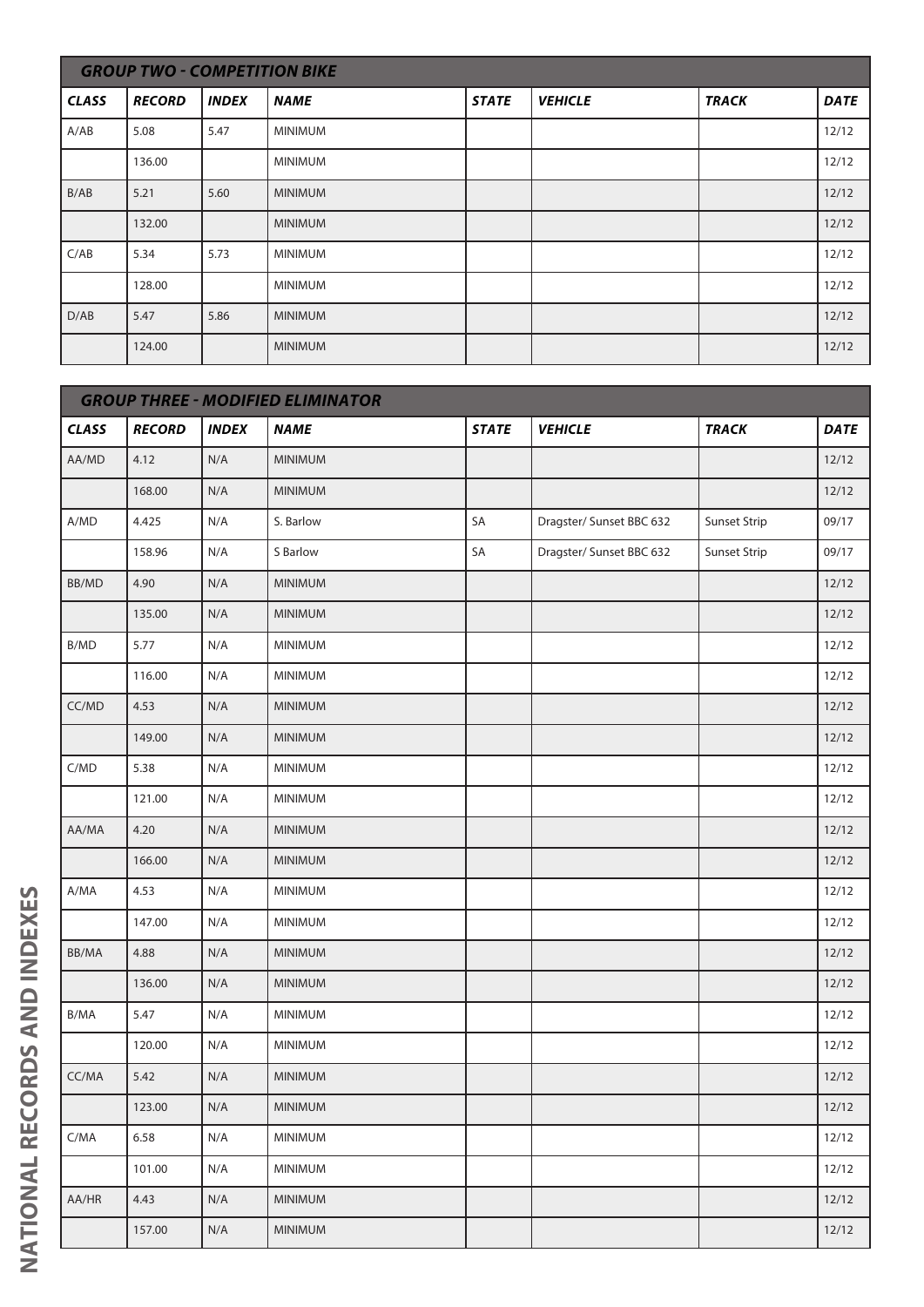| <b>GROUP THREE - MODIFIED ELIMINATOR</b> |               |              |                |              |                |              |             |  |  |
|------------------------------------------|---------------|--------------|----------------|--------------|----------------|--------------|-------------|--|--|
| <b>CLASS</b>                             | <b>RECORD</b> | <b>INDEX</b> | <b>NAME</b>    | <b>STATE</b> | <b>VEHICLE</b> | <b>TRACK</b> | <b>DATE</b> |  |  |
| A/HR                                     | 4.81          | N/A          | <b>MINIMUM</b> |              |                |              | 12/12       |  |  |
|                                          | 141.00        | N/A          | <b>MINIMUM</b> |              |                |              | 12/12       |  |  |
| BB/HR                                    | 6.22          | N/A          | <b>MINIMUM</b> |              |                |              | 12/12       |  |  |
|                                          | 109.00        | N/A          | <b>MINIMUM</b> |              |                |              | 12/12       |  |  |
| B/HR                                     | 6.69          | N/A          | <b>MINIMUM</b> |              |                |              | 12/12       |  |  |
|                                          | 101.00        | N/A          | <b>MINIMUM</b> |              |                |              | 12/12       |  |  |

|              | <b>GROUP THREE - SUPER SEDAN ELIMINATOR</b> |              |                |              |                |              |             |  |  |  |
|--------------|---------------------------------------------|--------------|----------------|--------------|----------------|--------------|-------------|--|--|--|
| <b>CLASS</b> | <b>RECORD</b>                               | <b>INDEX</b> | <b>NAME</b>    | <b>STATE</b> | <b>VEHICLE</b> | <b>TRACK</b> | <b>DATE</b> |  |  |  |
| SS/AA        | 3.84                                        | N/A          | <b>MINIMUM</b> |              |                |              | 12/12       |  |  |  |
|              | 204.00                                      | N/A          | <b>MINIMUM</b> |              |                |              | 12/12       |  |  |  |
| SS/A         | 4.36                                        | N/A          | <b>MINIMUM</b> |              |                |              | 12/12       |  |  |  |
|              | 161.00                                      | N/A          | <b>MINIMUM</b> |              |                |              | 12/12       |  |  |  |
| SS/BB        | 4.39                                        | N/A          | <b>MINIMUM</b> |              |                |              | 12/12       |  |  |  |
|              | 164.00                                      | N/A          | <b>MINIMUM</b> |              |                |              | 12/12       |  |  |  |
| SS/B         | 6.08                                        | N/A          | <b>MINIMUM</b> |              |                |              | 12/12       |  |  |  |
|              | 111.00                                      | N/A          | <b>MINIMUM</b> |              |                |              | 12/12       |  |  |  |
| SS/CC        | 5.21                                        | N/A          | <b>MINIMUM</b> |              |                |              | 12/12       |  |  |  |
|              | 134.00                                      | N/A          | <b>MINIMUM</b> |              |                |              | 12/12       |  |  |  |
| SS/C         | 6.60                                        | N/A          | <b>MINIMUM</b> |              |                |              | 12/12       |  |  |  |
|              | 102.00                                      | N/A          | <b>MINIMUM</b> |              |                |              | 12/12       |  |  |  |

|              |               |              | <b>GROUP THREE - MODIFIED BIKE ELIMINATOR</b> |              |                |                 |             |
|--------------|---------------|--------------|-----------------------------------------------|--------------|----------------|-----------------|-------------|
| <b>CLASS</b> | <b>RECORD</b> | <b>INDEX</b> | NAME                                          | <b>STATE</b> | <b>VEHICLE</b> | <b>TRACK</b>    | <b>DATE</b> |
| AA/MB        | 4.80          | N/A          | <b>MINIMUM</b>                                |              |                |                 | 12/12       |
|              | 155.00        | N/A          | <b>MINIMUM</b>                                |              |                |                 | 12/12       |
| A/MB         | 4.95          | N/A          | <b>MINIMUM</b>                                |              |                |                 | 12/12       |
|              | 134.00        | N/A          | <b>MINIMUM</b>                                |              |                |                 | 12/12       |
| BB/MB        | 5.34          | N/A          | <b>MINIMUM</b>                                |              |                |                 | 12/12       |
|              | 134.00        | N/A          | <b>MINIMUM</b>                                |              |                |                 | 12/12       |
| B/MB         | 5.53          | N/A          | <b>MINIMUM</b>                                |              |                |                 | 12/12       |
|              | 125.10        | N/A          | D. Sekli                                      | SQ           | Kawasaki ZX-10 | Warwick Dragway | 11/15       |
| CC/MB        | 5.55          | N/A          | <b>MINIMUM</b>                                |              |                |                 | 12/12       |
|              | 127.00        | N/A          | <b>MINIMUM</b>                                |              |                |                 | 12/12       |
| C/MB         | 6.16          | N/A          | <b>MINIMUM</b>                                |              |                |                 | 12/12       |
|              | 111.00        | N/A          | <b>MINIMUM</b>                                |              |                |                 | 12/12       |